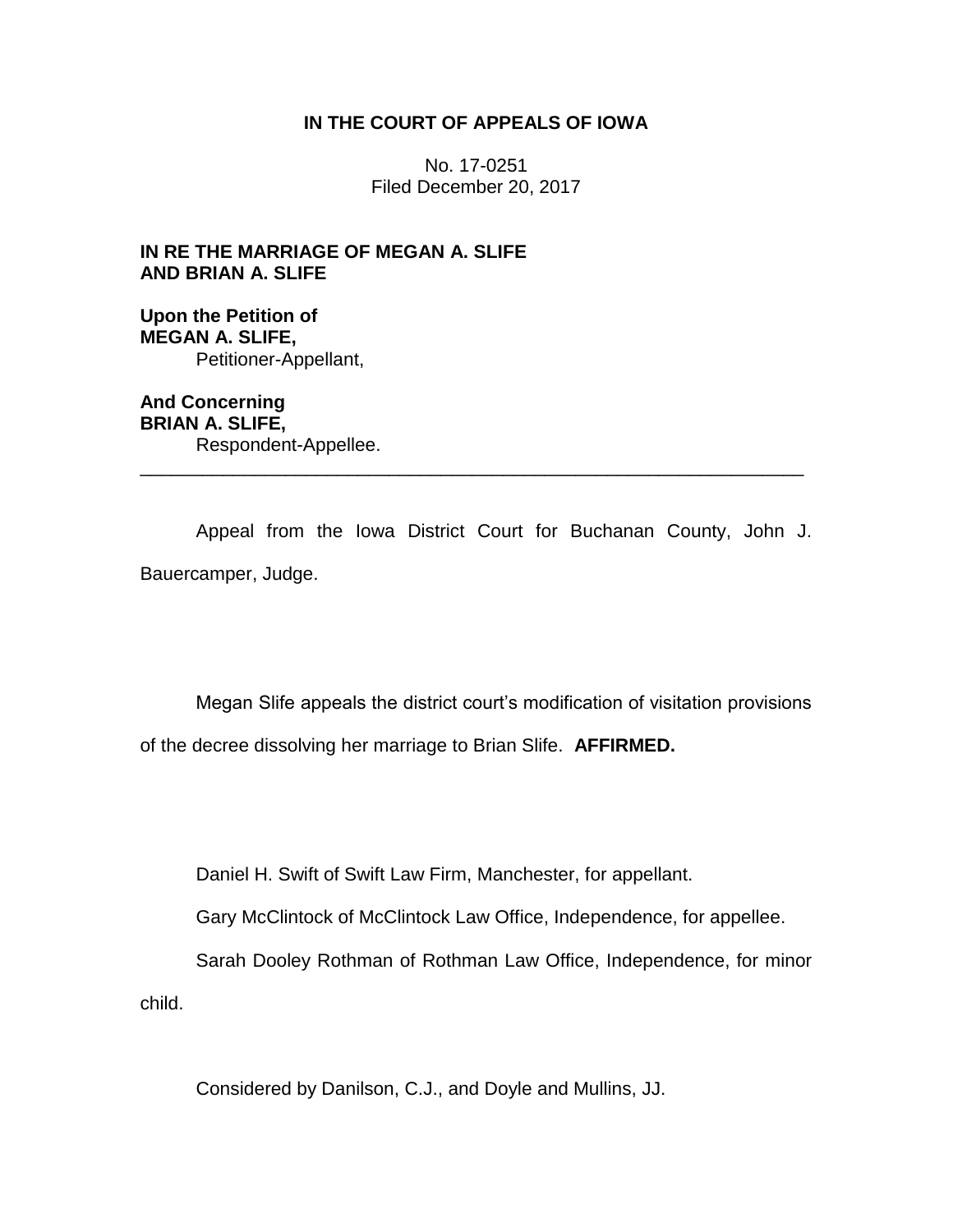### **DOYLE, Judge.**

Megan Slife appeals the district court's order modifying the visitation provisions of the decree entered dissolving her marriage to Brian Slife. She contends Brian did not prove there had been a change in circumstances to support modification, the expanded visitation order was not in the child's best interests, and her affirmative defenses relating to equitable defenses as pled should have been sustained to bar Brian's petition for modification of the decree. We affirm.

#### *I***.** *Standard of Review***.**

Our review is de novo. *See In re Marriage of Harris*, 877 N.W.2d 434, 440 (Iowa 2016). "We give weight to the findings of the district court, particularly concerning the credibility of witnesses; however, those findings are not binding upon us." *In re Marriage of McDermott*, 827 N.W.2d 671, 676 (Iowa 2013). The controlling consideration in child custody cases is always the child's best interests. *See In re Marriage of Hoffman*, 867 N.W.2d 26, 32 (Iowa 2015).

### *II***.** *Background Facts and Proceedings***.**

In May 2013, Megan filed a petition seeking dissolution of her eleven-year marriage to Brian. She sought sole custody and care of the parties' child, born in 2004. Her petition stated: "Each party should be granted liberal and reasonable visitation rights with the child." Thereafter, "based upon the agreement of the parties," the district court entered a temporary order placing the child in their joint legal custody, with "primary placement" of the child with Megan, and Brian having "custody of the child on alternating weeks beginning the week of June 30, 2013. This alternating week visitation will take place from 8 a.m. on Tuesday morning until 5 p.m. on Wednesday evening."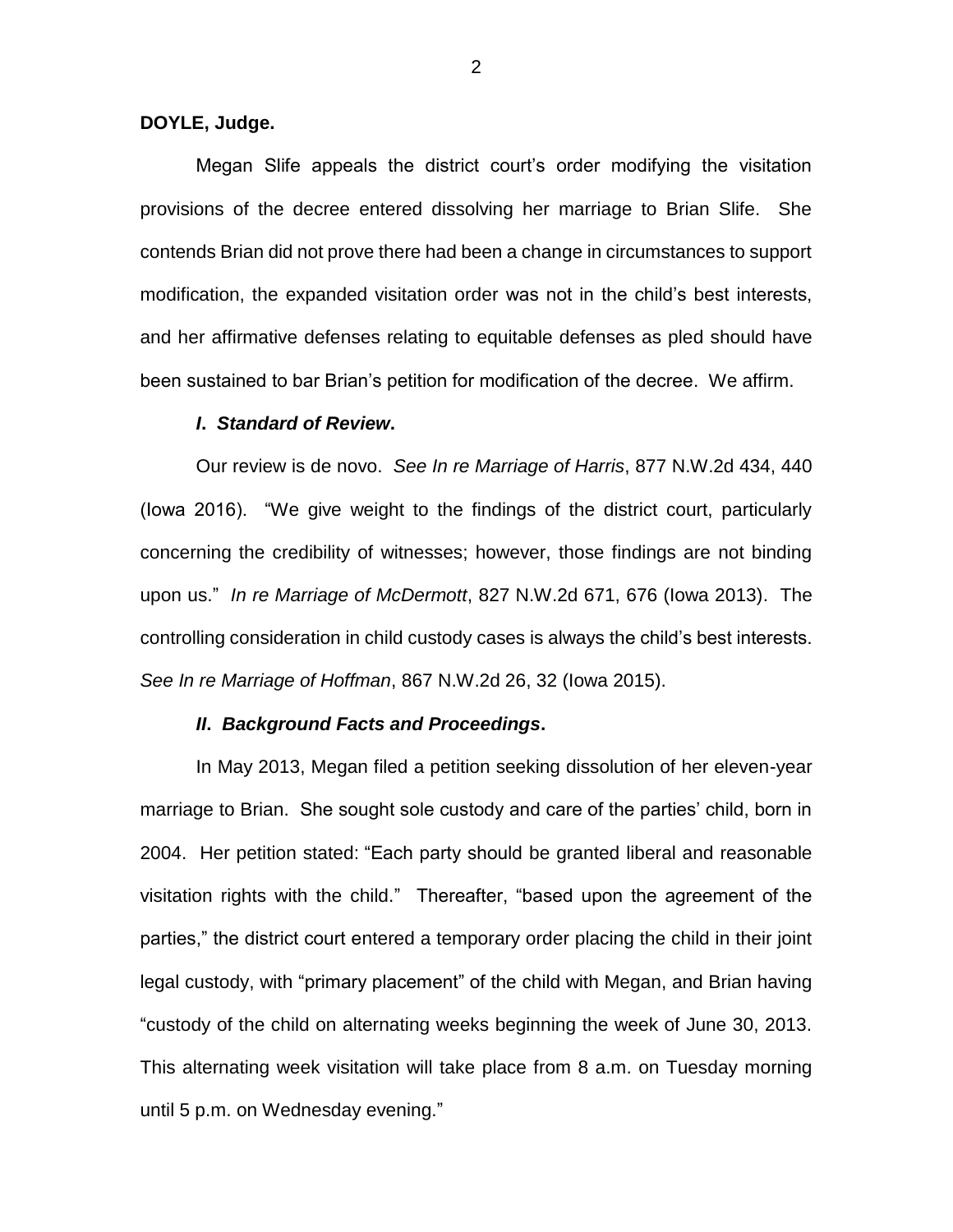Despite the parties' agreement and the court's order, visitation was denied because of allegations the child was afraid of Brian. In July 2013, Brian filed an application for appointment of a guardian ad litem (GAL) to represent the child's interests. He also requested the child be evaluated by a child psychologist. A GAL was appointed in September 2013, and the child began counseling in December 2013.

In July 2014, the GAL filed her report to the court. She reported

the child suffers from severe PTSD/Developmental Trauma Disorder to the extent that visits between the child and [Brian] have not been possible. All professionals involved have agreed that a positive prognosis exists but will require no personal contact between the child and [Brian] for some time yet. Progress has been occurring this summer as the child has been feeling more stable at home, came to accept that he did not need to constantly be on alert for his father's presence in their neighborhood, and began to voluntarily process his emotions.

The GAL stated Megan had "consistently demonstrated a willingness to have the child re-establish and maintain a positive relationship with [Brian]," and the GAL recommended that visitation between Brian and his son "begin once the child's therapist indicates it is appropriate" and "to proceed at a pace and in a manner consistent with" the therapist's recommendations. The GAL noted it was her understanding that Megan and Brian agreed with the recommendation.

In July 2014, the parties reached an agreement resolving all of the underlying issues in the dissolution. The district court approved the agreed upon decree and filed it on October 7, 2014. The court concluded the parties' agreements relating to the minor child were in the child's best interests. Based upon the parties' agreements, the parties were awarded joint legal custody of their child, with Megan having physical care of the child and Brian having visitation.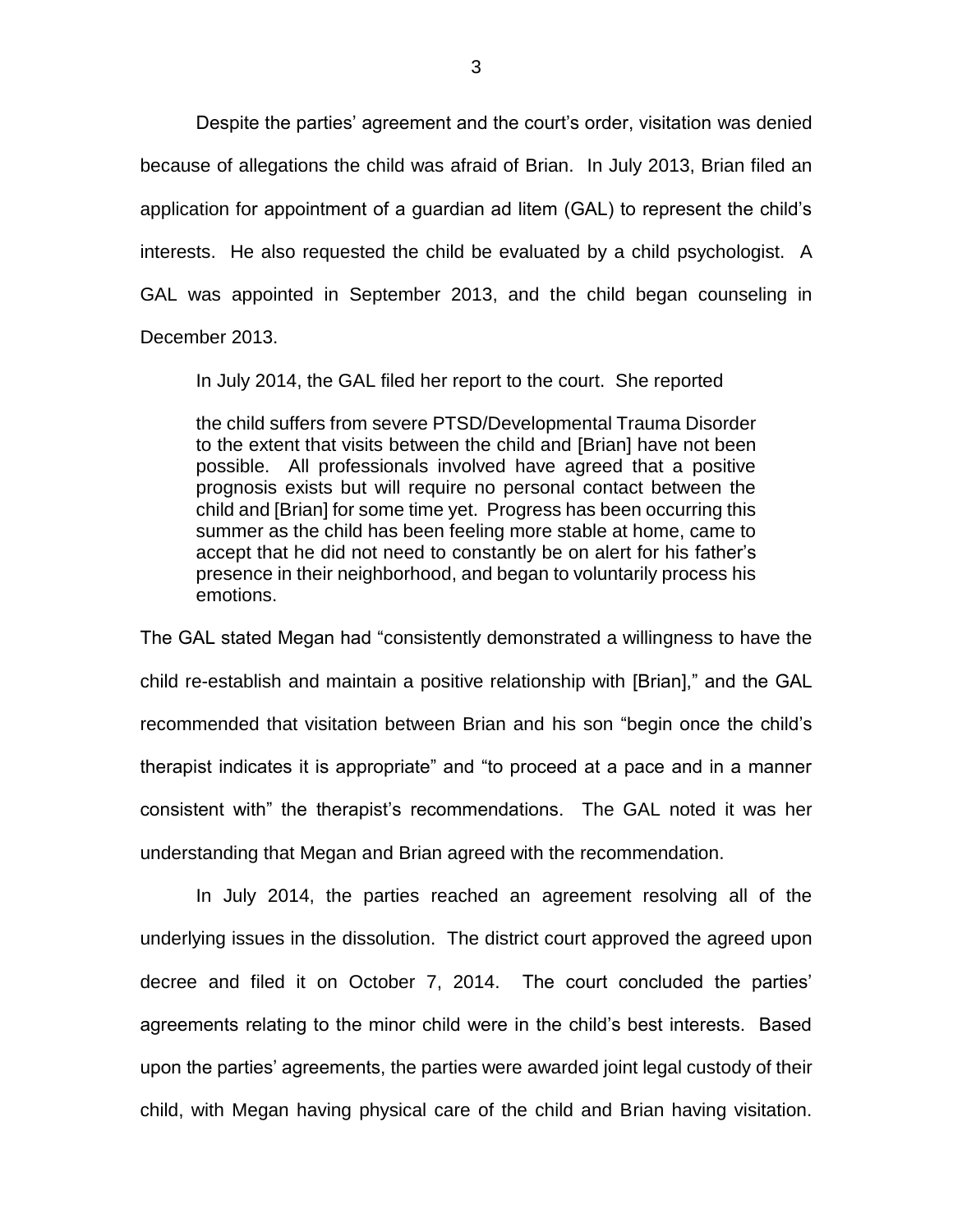Brian's visitation was to occur "as recommended by" the child's therapist and the GAL. Additionally, the parties expressly agreed, and the decree provided, that if Brian was "not satisfied with the level or extent of visitation" he received, he could "request an additional hearing in six months to address the issue of visitation . . . without a showing of a material and substantial change in circumstance." Since entry of the decree, the parties have engaged in nearly continuous litigation over various matters.

In August 2015, Brian filed an application for visitation, alleging he had not had any visitation with his son even though he requested visitation on many occasions. Megan moved to dismiss the application. Brian did not file a resistance, and the application was dismissed by the district court.

Though the child continued to participate in therapy, the child's anxiety and stress concerning Brian persisted. In October 2015, the GAL filed a report advising the court that "the issues that caused this unusual situation of no visitation have not resolved yet," nor was the conflict between the parties resolved. The GAL noted Brian and the child were exchanging letters through the child's therapist, but the child had increased anxiety related to the interaction. The GAL stated she would not recommend progressing to telephone contact between Brian and the child until the child was "no longer traumatized by exchanging letters with his father and is ready to move to the next step."

In July 2016, Brian filed a petition to modify the decree seeking visits with the child. As of that date, Brian had still not had any visitation with his son. Megan filed an answer in response, challenging, among other things, Brian's assertion he "was given the right to request a hearing without an additional showing of a material

4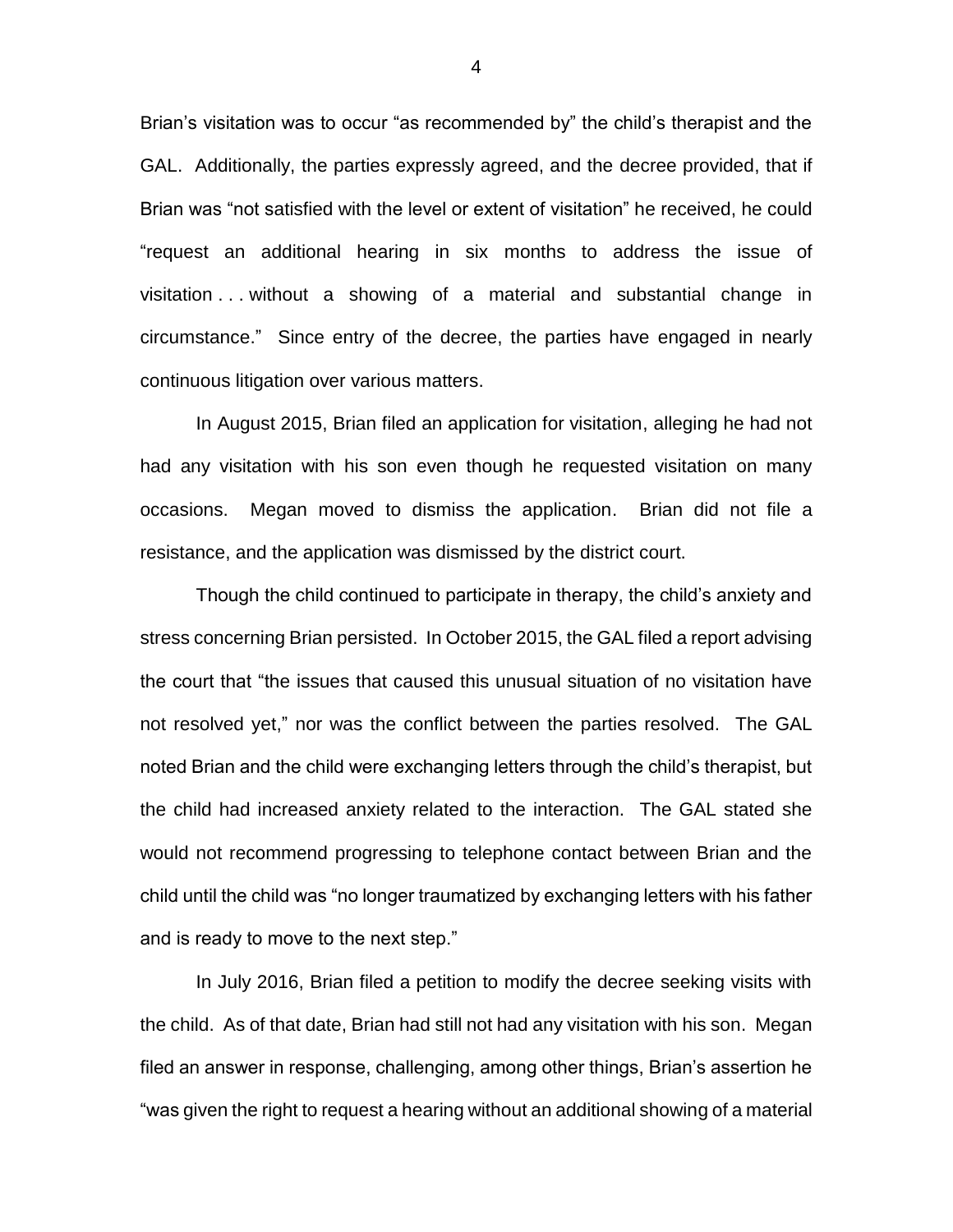[and] substantial change [in] circumstances if there were issues with his visitation."

She also asserted several affirmative defenses, including the petition for

modification was a collateral attack on the 2014 decree and was barred by laches,

equitable estoppel, ratification, and the doctrine of unclean hands.

The matter proceeded to trial in January 2017. The district court summed

up the pertinent history in its order as follows:

During the marriage, [the child] had a close relationship with both parents and their extended families, including grandparents, who all lived nearby.

Megan and Brian separated after an incident in the spring of 2013 at their home, when Megan accused Brian of assaulting her. [The child] was also in the house at the time and was aware of the incident. Brian left the family home, and Megan remained in the home with [the child].

Brian was charged with domestic abuse assault causing bodily injury based upon Megan's complaint to authorities. Megan also obtained a no-contact order in the criminal case. Brian entered a plea of not guilty, and the case did not go to trial until 2014. Following a bench trial to [the court], Brian was found not guilty and the criminal no-contact order in that case was terminated.

Following the 2013 separation, Brian's relationship with [the child] steadily deteriorated, and [the child] became estranged from his father, his father's family, and his father's friends.

In the summer of 2013, Megan reported Brian for violating the no-contact order in the criminal domestic assault case by contacting her. He was charged with the simple misdemeanor offense for that and found guilty by a judicial magistrate in October of 2013. A fiveyear sentencing no-contact order was issued by the magistrate which expires in October of 2018. Therefore, Brian has been prohibited from having contact with Megan continuously since that time.

Neither parent has a criminal record, other than the incidents described in this decree. Neither has a documented substance abuse history. Both have maintained regular employment.

[The child's] interests were represented by a GAL in the original proceedings, and he received the benefit of counseling services to deal with the negative feelings he had had toward his father. The GAL assisted in trying to facilitate visitation. Despite these efforts, regular visitation was not occurring at the time the case was settled on the eve of trial in the summer of 2014. Brian agreed to a counseling process as part of the decree which was intended to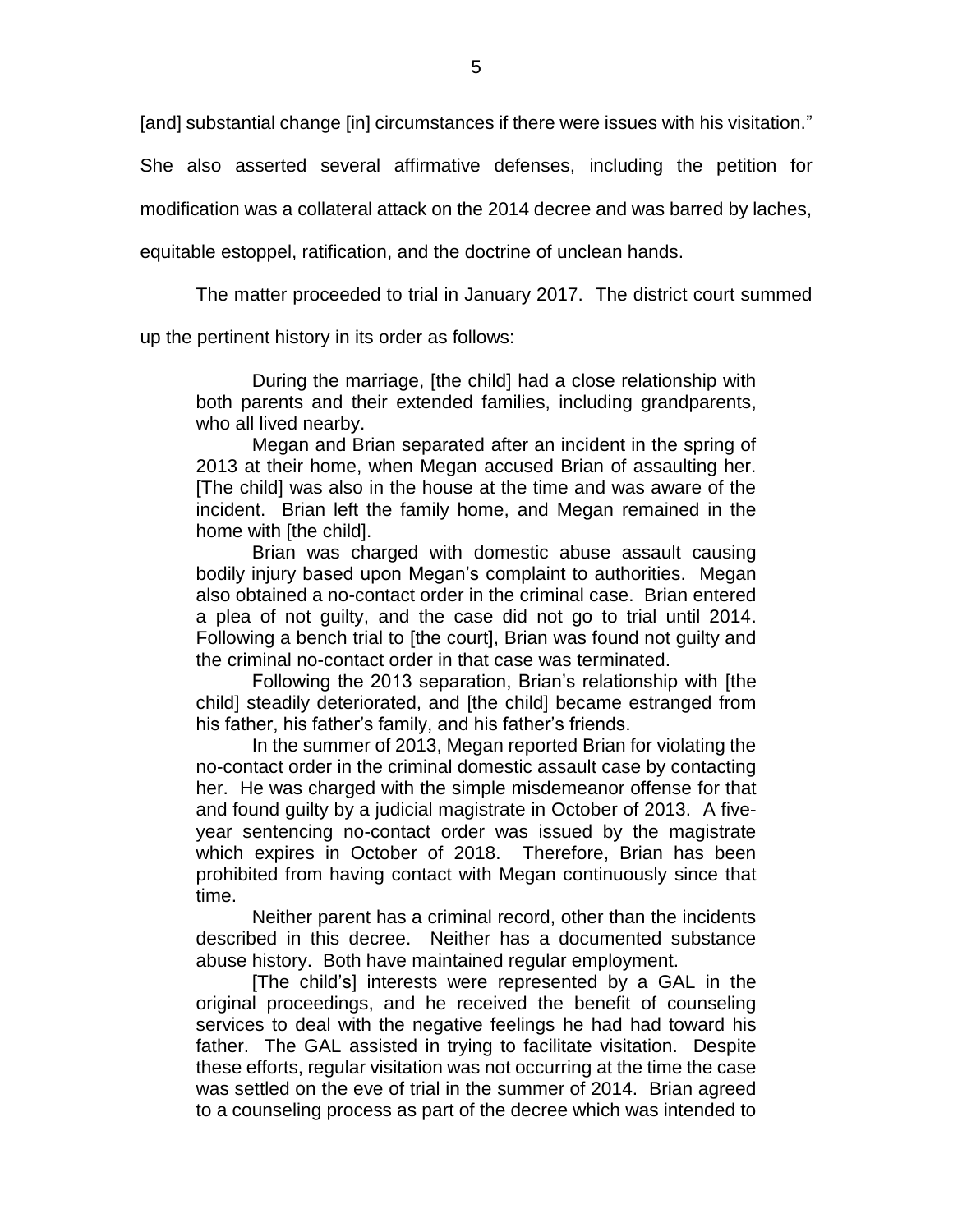lead to the implementation of a visitation schedule. He was told at the time that it should take about six months.

Brian's last in-person contact with his son was in the fall of 2014.

Expert witnesses now diagnose [the child] with post-traumatic stress syndrome as a result of the conflict between his parents, and he continues to refuse to accept any contact with Brian. They recommend continued therapy and limited contact with Brian until progress is made.

Brian accuses Megan of playing a key role in fostering his son's continued estrangement from both him and his extended family. This is the basis for his request for sole placement, because he believes that he will never be able to have a relationship with his son if he continues to live with Megan.

The parents have had no contact or communication with each other on any issues affecting the welfare of their child. They have been involved in litigation with each other almost continuously since they separated nearly four years ago when their son was eight years old.

At the time of the trial in this matter, Brian had still had no visitation with his

son. He pointed out that the initial opinion of the child's therapist was that the child would be ready to resume visits with Brian after six-months of therapy. Despite the child's continued therapy and Brian's lack of contact with the child but for letters received through the therapist, there was little-to-no progress towards resuming visits between the child and Brian. Brian believed Megan was coaching the child to be afraid of him, and he did not know what more he could do to reinitiate contact with his son.

The child's therapist testified that, "when it comes to anxiety related to [a] relationship with a parental figure," the child's case was "probably the most extreme case" she had seen in her twenty-two year career. The therapist believed the child was making some progress—the child's anxiety had decreased since ceasing contact with Brian, and his appointments had decreased from weekly sessions to bi-weekly sessions. The child was on anxiety medication and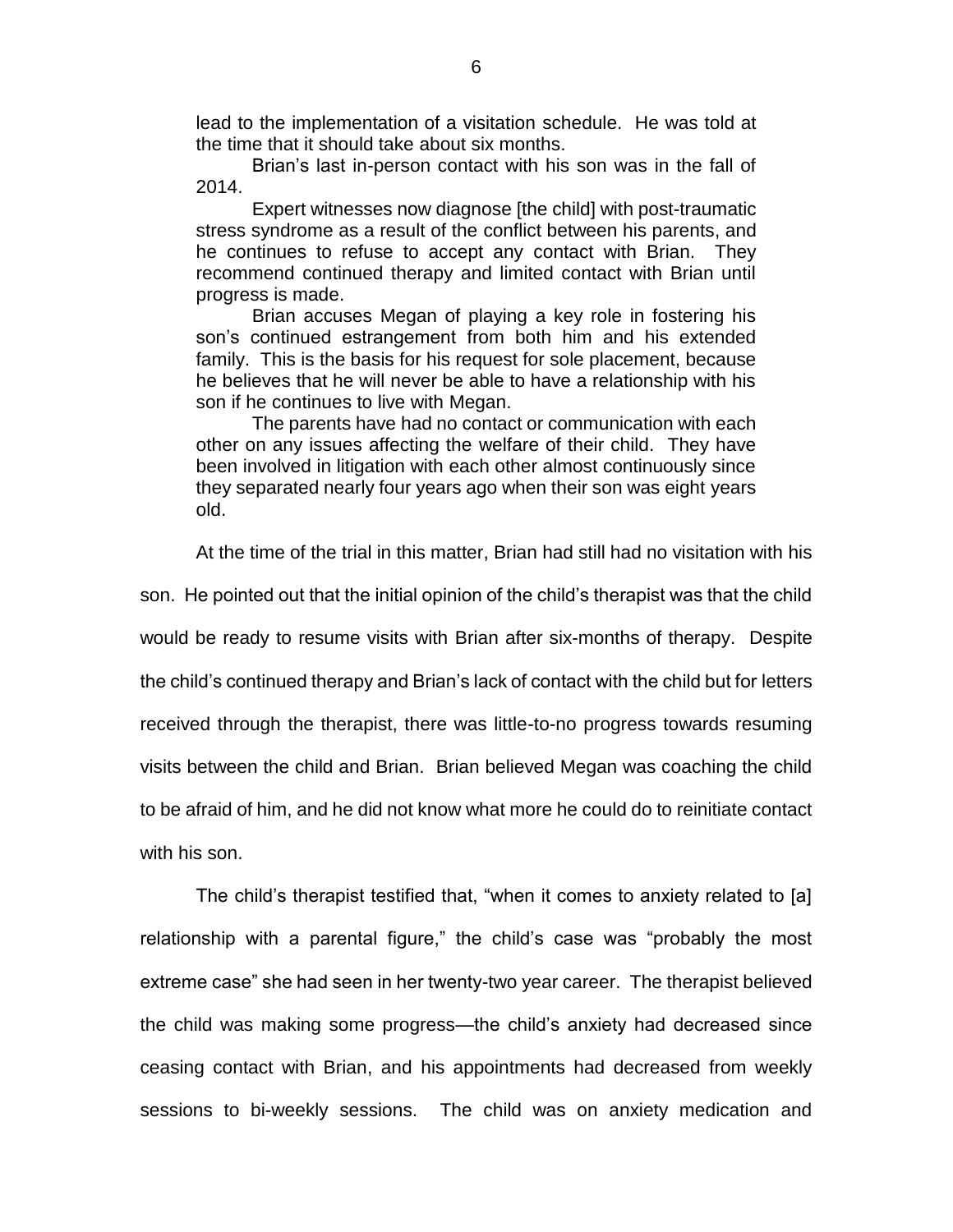functioning better at school. Nevertheless, even reading letters from Brian continued to be difficult for the child. The therapist believed Brian was the cause of the child's anxiety and Megan had nothing "to do with [the child's] feelings about his father." The therapist was also in contact with the child's psychologist concerning treatment, and she agreed with the psychologist's opinion that the child be given at least a one-year respite from contact with Brian "so that his mental health therapy can concentrate on helping him to heal memories of trauma associated with his father."

Following the trial, the district court entered its order denying-in-part and granting-in-part Brian's petition for modification. The court found there was not sufficient evidence presented to support a change in custodial placement. However, the court concluded: "No good cause has been shown for nearly permanent deprivation of visitation. Leaving all visitation up to the third parties' sole discretion has not made any progress. A visitation schedule should be established on a gradual basis following additional counselling." The court modified the language of the decree as follows, along with setting a schedule for reunification, in relevant parts:

1. The parties are encouraged to continue with counseling and therapy. Such services should include both parents and the child. The provisions in the prior decree delegating visitation decisions to third parties is canceled.

2. Beginning 30 days after the date this decree is filed, the respondent may contact his son once per week by US mail, email, or text message.

3. Beginning 60 days after the date this decree is filed, the respondent may additionally contact his son once per month by telephone or by a skype type communication.

4. Respondent may send his son birthday and Christmas gifts annually.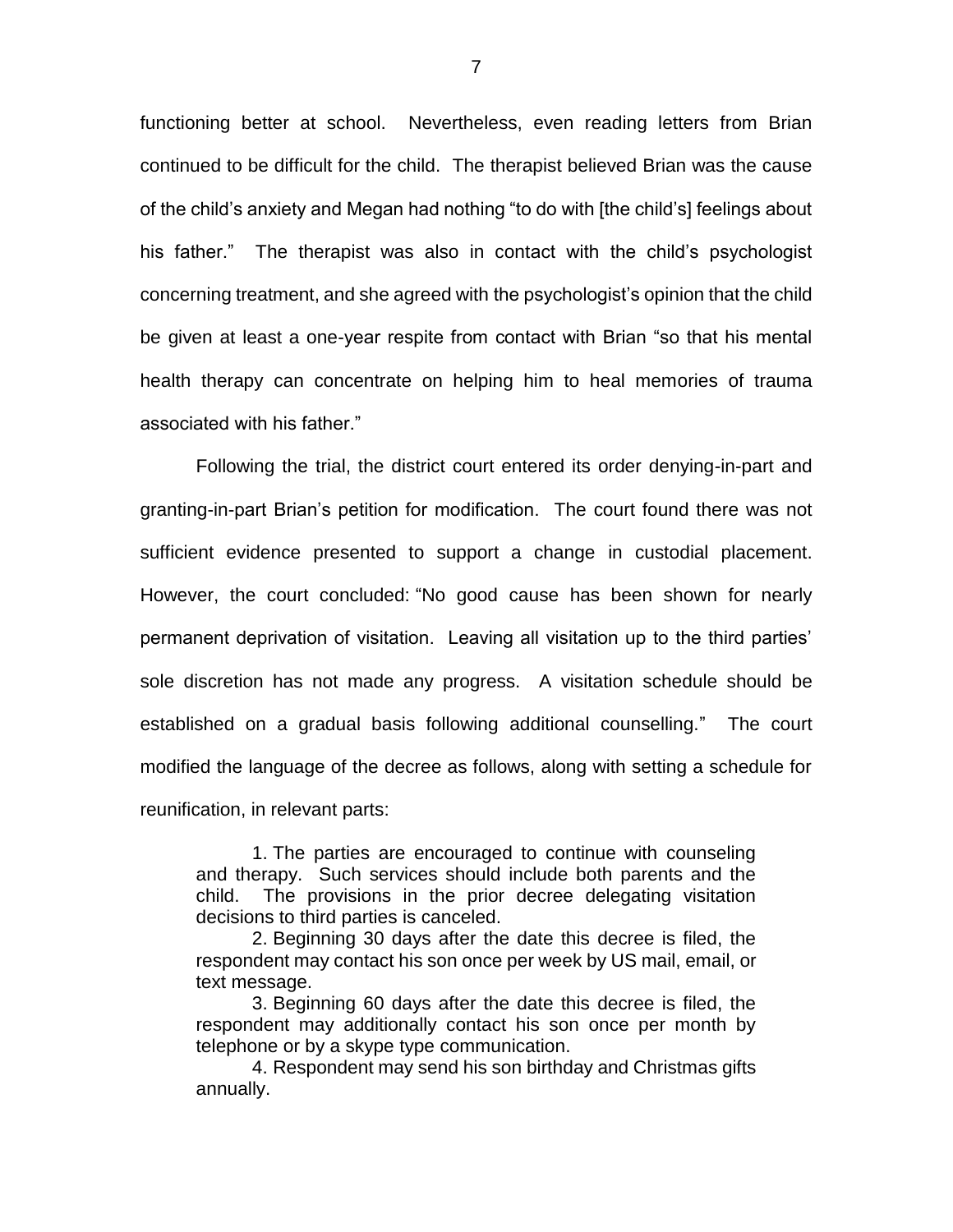5. Beginning 120 days after the date this decree is filed, the respondent may have 1 monthly one-hour in person visit on a Sunday afternoon with his son in the City of Independence supervised by the GAL, for a period of two months.

6. Beginning 180 days after the date this decree is filed, the respondent may have 1 monthly unsupervised 4-hour in person visit on Sunday afternoons in the City of Independence, for a period of 2 months.

7. Beginning 240 days after the date this decree is filed, the respondent may have one unsupervised visit per month with his son anywhere within a 50 mile radius of the City of Independence, from 9 a.m. Saturday until 4 p.m. on Sundays, for a period of 4 months.

8. Beginning one year after the date this decree is filed, the respondent may have one unsupervised visit per month with his son anywhere, from 9 a.m. Saturday until 4 p.m. on Sundays.

9. Beginning two years after the date this decree is filed, the respondent may have two unsupervised 7 day visits during the months of June, July, and August of each year.

Both parties filed post-trial motions, which were denied by the court. Megan now appeals the court's modification of the decree. She contends Brian did not prove there had been a change in circumstances to support modification, the expanded visitation order was not in the child's best interests, and the court should have sustained her affirmative equitable defenses to bar Brian's petition. Brian did

not file a brief in response.

### *III***.** *Discussion***.**

A party seeking modification of a decree's custody provisions "faces a heavy burden, because once custody of a child has been fixed, 'it should be disturbed only for the most cogent reasons.'" *Harris*, 877 N.W.2d at 440 (citation omitted). This requires the moving party to establish both that "a substantial change in circumstances occurred after the decree was entered" and that the moving party has "a superior ability to minister to the needs of the [child]." *See id*. However, "[a] different, less demanding burden applies when a parent is seeking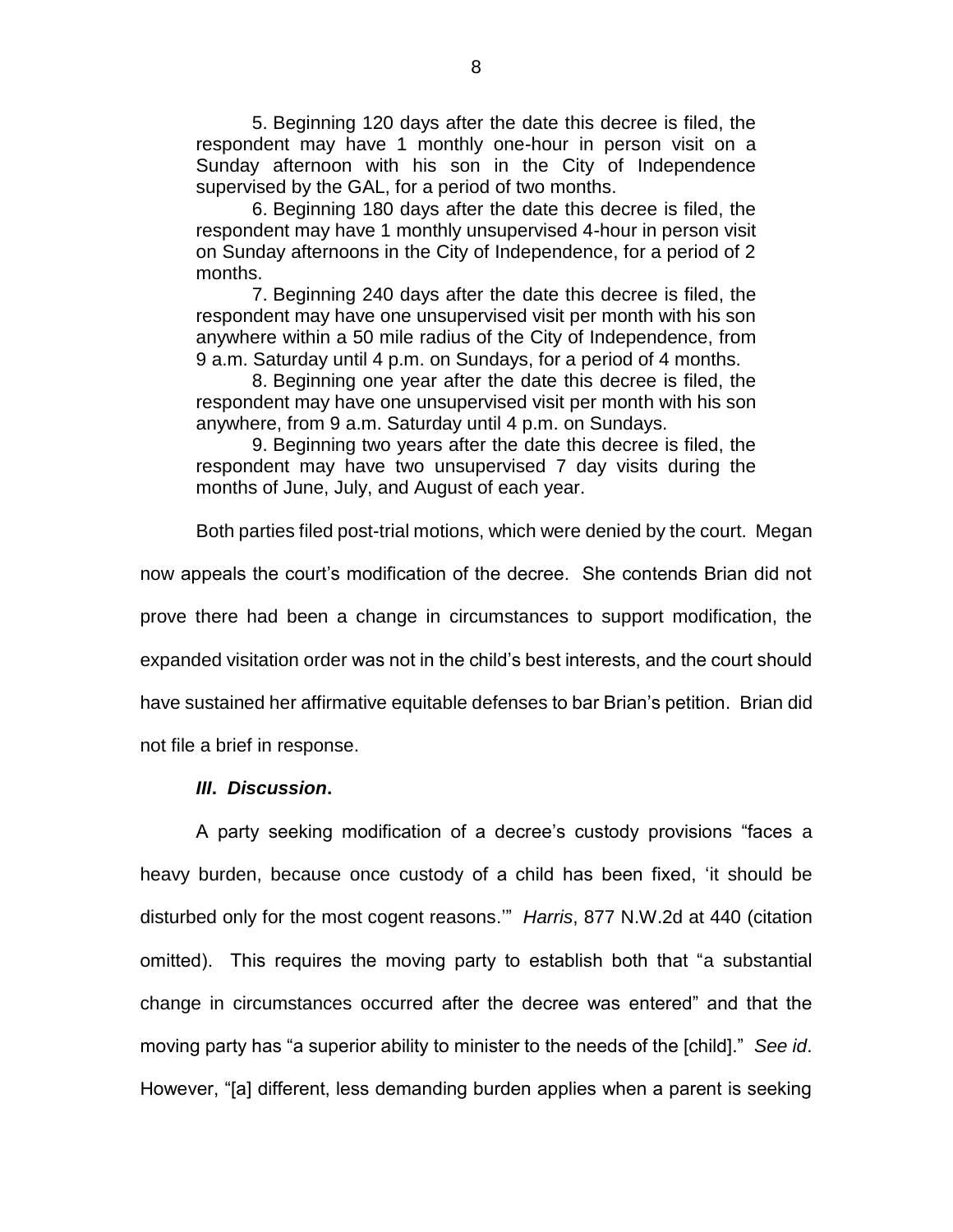to change a visitation provision in a dissolution decree." *In re Marriage of Brown*, 778 N.W.2d 47, 51 (Iowa Ct. App. 2009). In that situation, the parent need only show "there has been a *material change in circumstances* since the decree and that the requested change in visitation is in the best interests of the [child]." *Id*. at 51-52 (citation omitted); *see also Smith v. Smith*, 142 N.W.2d 421, 422 (Iowa 1966) ("It seems readily apparent a much more extensive change of conditions would be required to support a change of custody than would be necessary to justify a change of visitation rights."). "The rationale for this lower standard is found in the prevailing principle that the best interests of children are ordinarily fostered by a continuing association with the noncustodial parent." *In re Marriage of Salmon*, 519 N.W.2d 94, 96 (Iowa Ct. App. 1994).

Moreover, there is a narrow exception to the showing-of-a-change-incircumstances requirement. Though it is disfavored, parties can agree to a later review by the court without showing a change in circumstances if the district court approves the provision and unequivocally provides such language in the parties' decree evidencing that intent. *See In re Marriage of Schlenker*, 300 N.W.2d 164, 166 (Iowa 1981); *see also Wells v. Wells*, 168 N.W.2d 54, 57 (Iowa 1969) (holding "the issue of custody here presented [in] the original decree was not final" because the parties "stipulated, with court approval, [that] the matter of custodial rights be subject to review on application of either party ... without any change of circumstance showing"); *In re Marriage of Ruckman*, No. 13-1920, 2014 WL 3748601, at \*5 (Iowa Ct. App. July 30, 2014).

9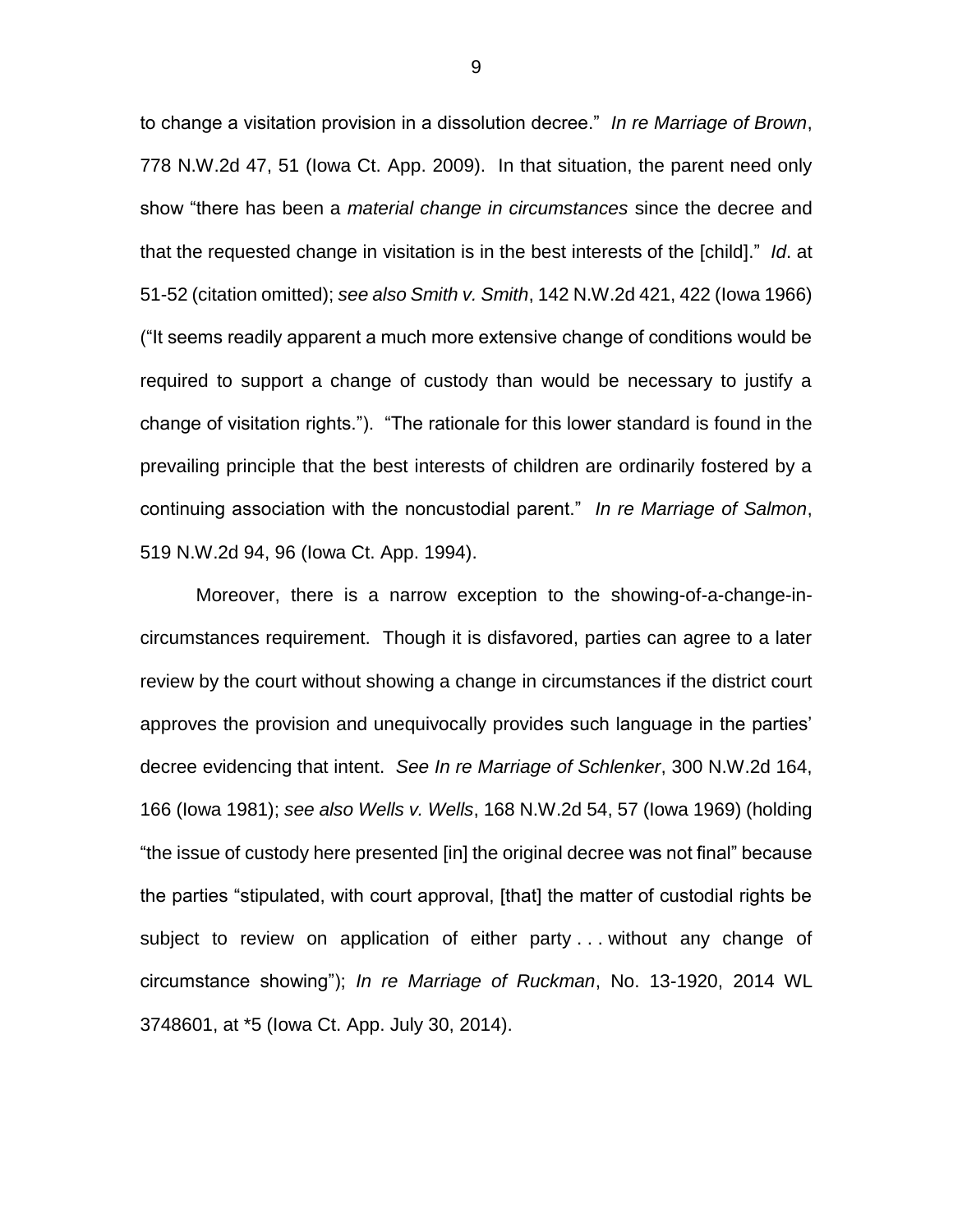# *A***.** *Change in Circumstances***.**

Megan challenges the district court's ruling—or lack thereof—on whether Brian established a change in circumstances as ordinarily required. Megan points out that the original decree states visitation between Brian and the child would be at the discretion of the child's therapist and GAL. However, she completely ignores the rest of the paragraph following that sentence; specifically, she agreed both that Brian was entitled to visitation with the child and that he

should have the opportunity, in the event he is not satisfied with the level or extent of visitation, to request an additional hearing in six (6) months to address the issue of visitation. This request can be made by [Brian] without a showing of a material and substantial change in circumstance.

It is evident from the district court's judgment and decree that the court interpreted the language of the original decree to mean Brian was not required to establish a change in circumstances concerning visitation.<sup>1</sup> This makes sense under the unique facts of this case. Brian conceded at the last minute to give therapy a go for six months—the time estimated it would take for the child to be comfortable resuming contact with his father—in lieu of a trial. Furthermore, the language of the original decree does not guarantee Brian a change of custody or visitation; it merely allows that the change-of-circumstances condition be bypassed. As noted above, these clauses are disfavored but allowed if the parties agree and the court approves. That was the case here.

 $\overline{a}$ 

<sup>1</sup> Because our review is de novo, we need not separately consider whether the district court erred in not making an express finding concerning the change-in-circumstances requirement. *See Lessenger v. Lessenger*, 156 N.W.2d 845, 846 (Iowa 1968).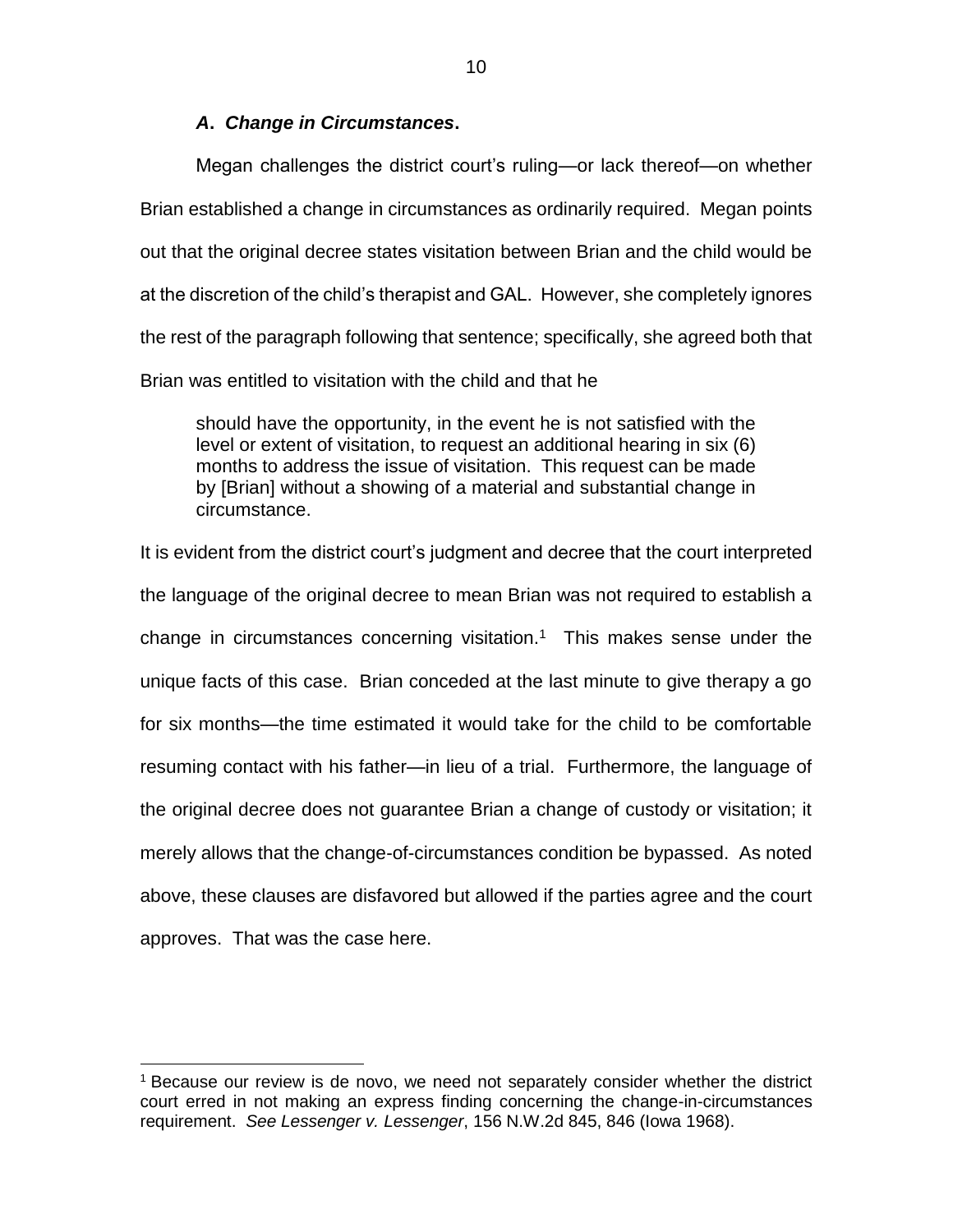Even if Brian was required to show there had been a material change in circumstances since the decree was entered to support his request for modification of his visitation, we believe the unique facts here show such a material change. At the time the decree was entered, the parties and the mental-health professionals believed it would take around six months to get the child comfortable with contact from his father. When Brian filed his petition seeking modification, he had not seen his son in almost two years. The child had made little to no progress in therapy. This is clearly not something that was contemplated at the time of entry of the decree. Consequently, even if Brian was required to show a material change in circumstances, he met that burden under the facts of the case, and we affirm on this issue.

#### *B***.** *Best Interests***.**

Citing to the opinions of the child's therapist, psychologist, and GAL that visitation would actually be detrimental to the child, Megan argues Brian did not establish that a change in visitation with the child was in the child's best interests. This is a much closer question, but ultimately, having reviewed the entire record de novo, we believe the court's visitation schedule is in the child's best interests.

We do not take domestic violence lightly. However, Brian was acquitted in June 2014 on two charges that he committed domestic abuse assault causing bodily injury to Megan on two occasions in February and March 2013. It is clear that the parties fought with one another on those occasions, but the court found the State did not meet its burden of establishing Brian committed the crimes beyond a reasonable doubt. Notably, the criminal court found neither Megan nor Brian "particularly credible," concluding both exaggerated during their testimony,

11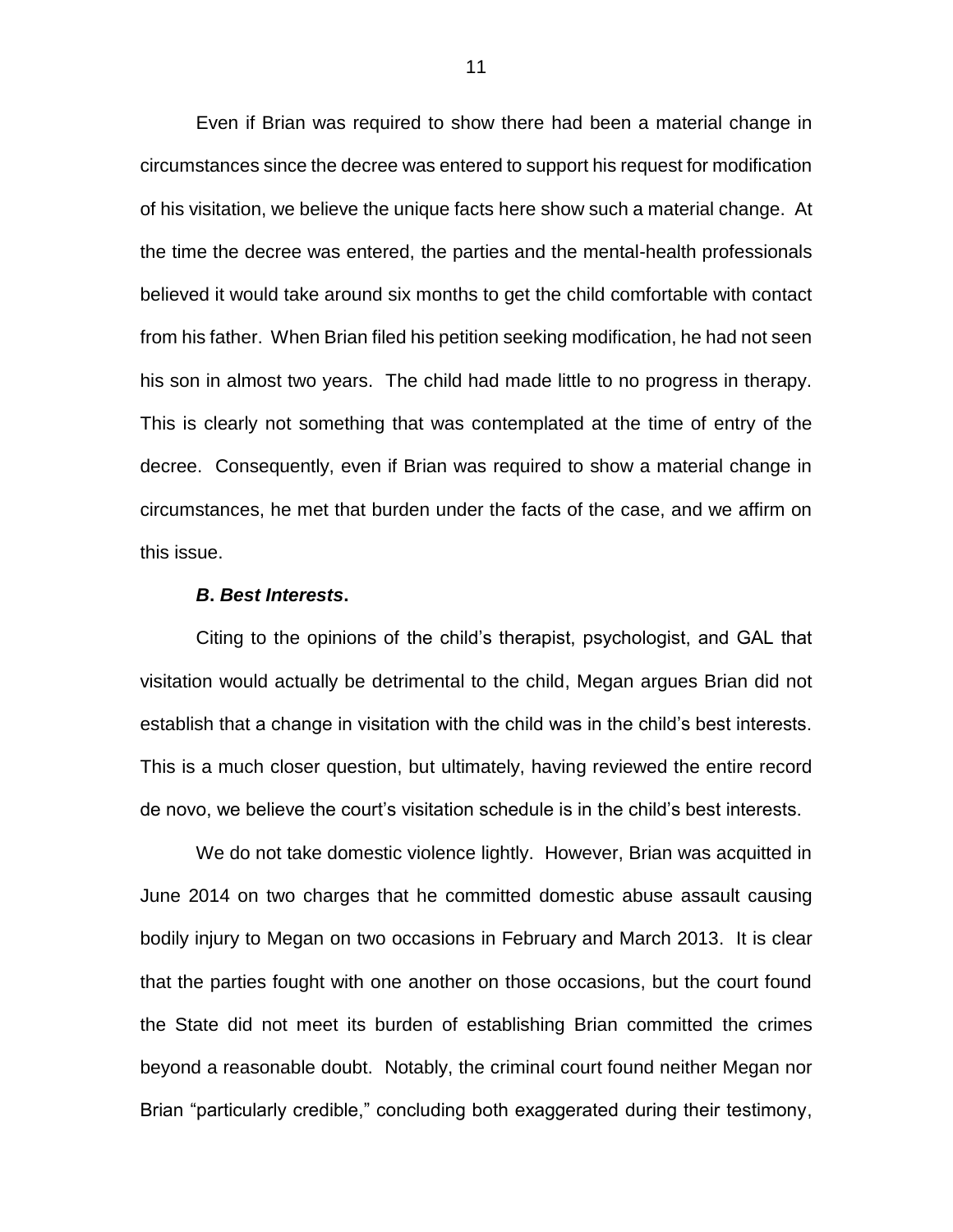which the court believed was motivated to benefit each parent's position in the contentious divorce proceedings. Furthermore, the child—then a third-grader testified at the criminal hearing in support of Megan's account of the incidents, but the court did not find the child to be credible either. The court noted that "[f]or months prior to the trial in this case, [the child] was living almost exclusively with Megan and had quite limited contact with [Brian]," and that twice during his testimony, the child referred to Brian as "Brian," rather than calling him "dad." The court also found the child admitted, under oath at trial, that he had "made at least one significant statement that was not true or was inaccurate" at his deposition, while under oath.

We are troubled by the child's extreme anxiety relating to Brian. Both of the child's mental-health professionals have diagnosed the child as suffering from PTSD, and both believe Megan had not negatively influenced the child against Brian. Yet, the criminal court implied it believed Megan had influenced the child. The court further concluded:

[The child's] inconsistent statements while under oath about what happened [in the March 2013 incident] are relevant to whether Megan rather than [Brian] escalated the argument in the bathroom from yelling to physical contact. To the court, [the child] appeared to be frightened (not necessarily by any particular person but by the situation in which he found himself), under pressure, and more concerned about whether he was saying what he was expected to say than whether he was giving an accurate rendition of the events . . . from his own memory. The only portion of [the child's] testimony that the court finds reliable and accepts without reservation is that [the child] overheard a lot of yelling between his parents that he did not understand and wanted to block out.

The Iowa Department of Human Services (DHS) confirmed a child abuse

report based upon the March 2013 incident. During the DHS's investigation, the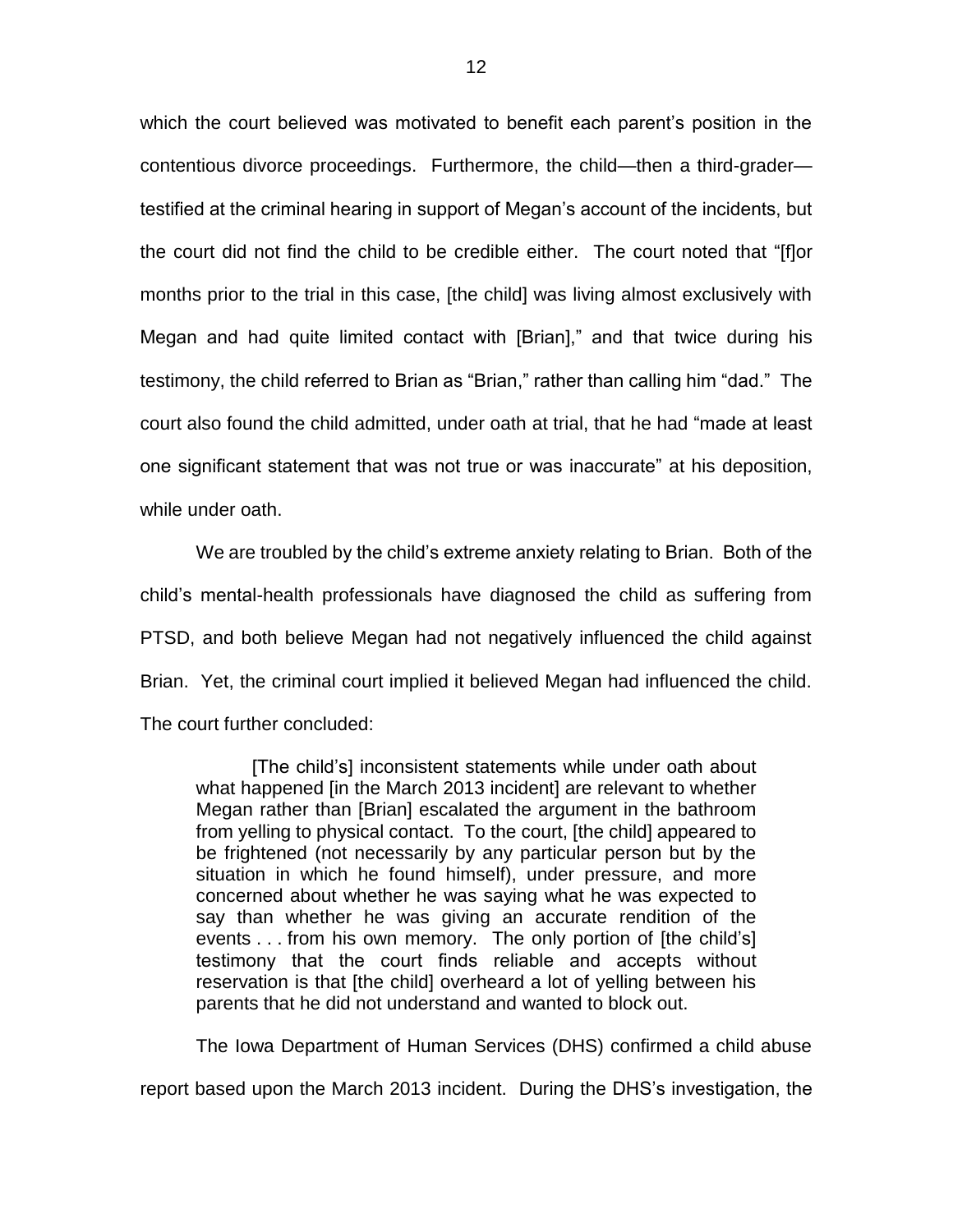child told the case worker "that it bother[ed] him the way his dad treats his mom. He state[d] that he thinks about it a lot and is scared." The child went on to report "his dad treats him appropriate[ly] and [did] not identify any times in which his dad has been aggressive to himself." The case worker concluded:

This is the first contact that the [DHS] has had with this family regarding safety concerns for the child. With the exception of the incident, . . . the parents have generally isolated their conflicts to occur away from [the child's] physical presence. [The child] was not injured . . . . Therefore, this incident will be considered minor, isolated, and unlikely to re-occur. As a result, this assessment is CONFIRMED and will NOT be placed on the child abuse registry.

. . . . The parents have maintained a very unstable marriage through the past 6 months and appear to have little trust [in] one another. This appears to have taken a toll on [the child,] as he seems to be experiencing anxiety and angst in his relationship with his father.

Still, one of the child's teachers reported she was concerned by Megan's

behavior. The teacher reported the child did not "complete homework on a regular basis," and when the teacher asked the child why, the child said he asked Megan for help but was told to "just be quiet and stop talking." After the teacher was subpoenaed by Brian in this matter, Megan's behavior toward the teacher became negative, ultimately resulting in the child's removal from the teacher's classroom at Megan's request with claims the child accused the teacher of following him around the school and spying upon him.

Upon our de novo review, we do not find the child's extreme fear of Brian to be supported by the facts in the record. This does not mean the child's fear is not real, but we cannot justify withholding Brian's involvement in his son's life based upon the child's misperceptions. The record shows Brian was willing to go slow and give the child time to adjust to contact with him. The child had been in therapy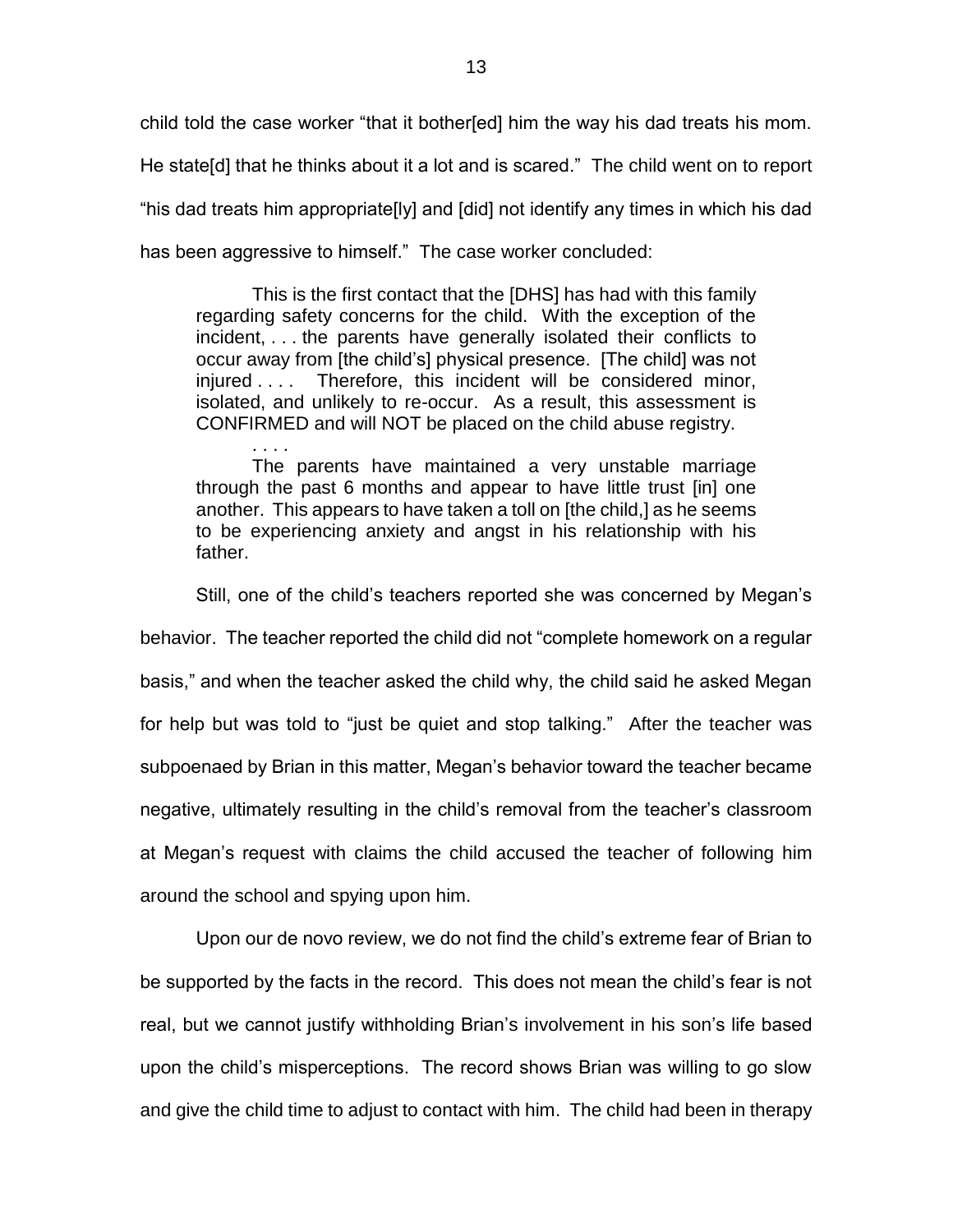or treatment for over three years at the time of trial, with little-to-no progress. As the trial court noted, "leaving all visitation up to third parties' sole discretion has not [resulted] in any progress." We observe that at this rate, the professionals will probably not recommend visitation between Brian and his son until after the child becomes an adult. Ultimately, we agree with the trial court that no good cause has been shown for the nearly permanent deprivation of visitation. For all of these reasons, we believe modifying the visitation schedule to reunite the child and his father slowly to be in the child's best interests. Accordingly, we affirm on this issue.

### *C***.** *Affirmative Defenses***.**

Finally, Megan argues the court should have dismissed Brian's petition based upon her asserted affirmative defenses, including laches and the doctrine of unclean hands. She maintains Brian knew at the time he agreed to the terms of the original decree that he had already made a decision to move out of state. She suggests Brian "knew or should have known [the move] would adversely affect his ability to see his son and/or participate in the requirements of the care providers in connection with reunification with his son." She asserts in her brief that Brian should not be rewarded for this "inequitable, unfair and dishonest" conduct. Then she asserts the overwhelming evidence shows contact between Brian and his son at this time would be harmful to the child, "at least in the opinions of the experts" and that the GAL does not recommend expanded visitation at this time. We find no merit in Megan's claims concerning her asserted affirmative defenses. We therefore affirm on this issue.